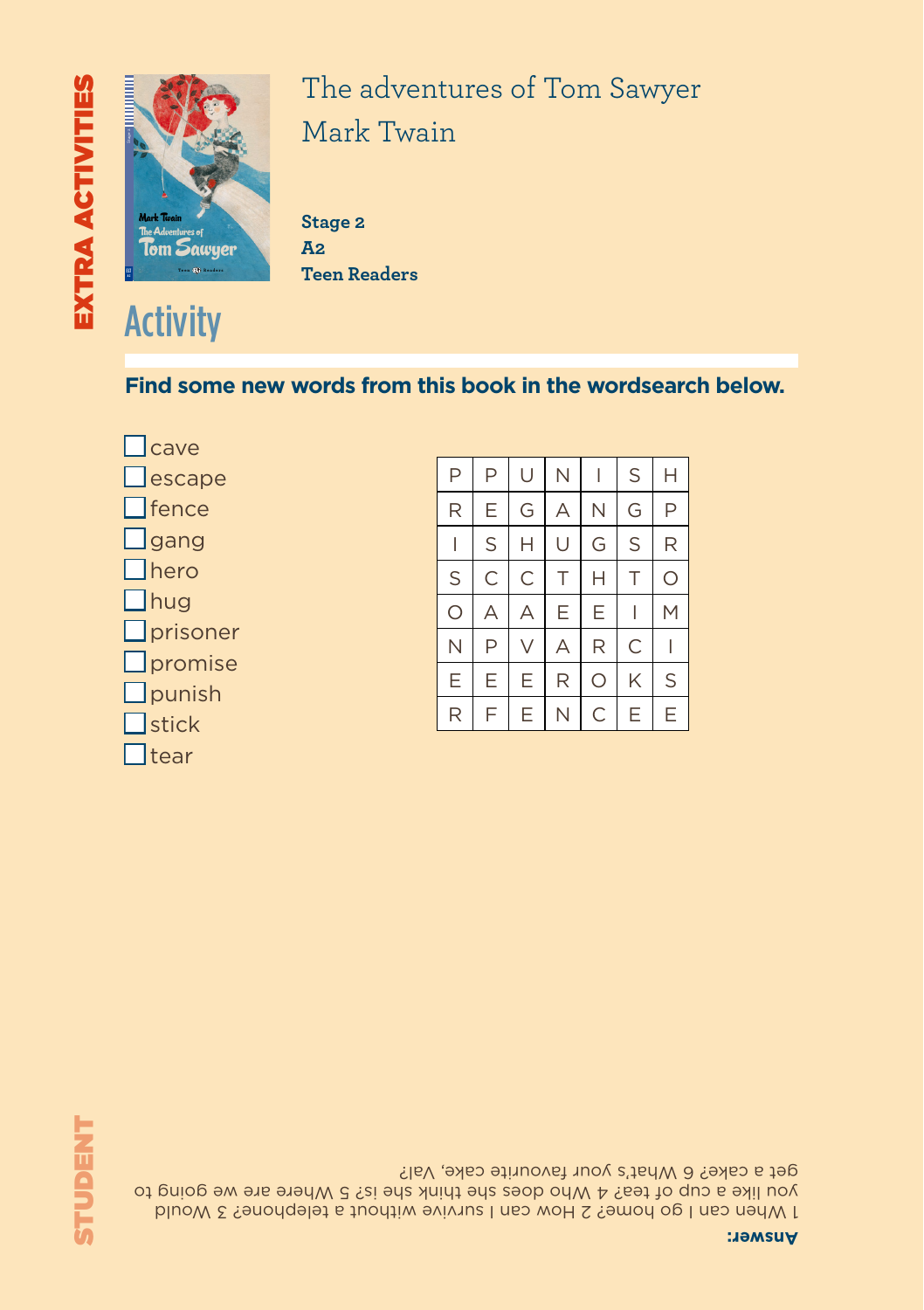

#### The adventures of Tom Sawyer Mark Twain *Meet Tom Sawyer, a boy with a good heart who's always in trouble with*

Stage 2 **A2 Teen Readers**

Test yourself **Complete these sentences using what you know from the story.**

1 Tom Sawyer is interesting because **William School**  $\_$  , and the set of the set of the set of the set of the set of the set of the set of the set of the set of the set of the set of the set of the set of the set of the set of the set of the set of the set of the set of th 2 Becky is \_\_\_\_\_\_\_\_\_\_\_\_\_\_\_\_\_\_\_\_\_\_\_\_\_\_\_\_\_\_\_\_\_\_\_\_\_\_\_\_  $\_$  , and the set of the set of the set of the set of the set of the set of the set of the set of the set of the set of the set of the set of the set of the set of the set of the set of the set of the set of the set of th 3 Huckleberry Finn is a good friend to Tom. He  $\mathcal{L}_\mathcal{L}$  , and the set of the set of the set of the set of the set of the set of the set of the set of the set of the set of the set of the set of the set of the set of the set of the set of the set of the set of th

 $\mathcal{L}_\mathcal{L}$  , and the set of the set of the set of the set of the set of the set of the set of the set of the set of the set of the set of the set of the set of the set of the set of the set of the set of the set of th

4 \Injun Joe is a bad man. He \_\_\_\_\_\_\_\_\_\_\_\_\_\_\_\_\_\_\_\_\_\_\_\_\_\_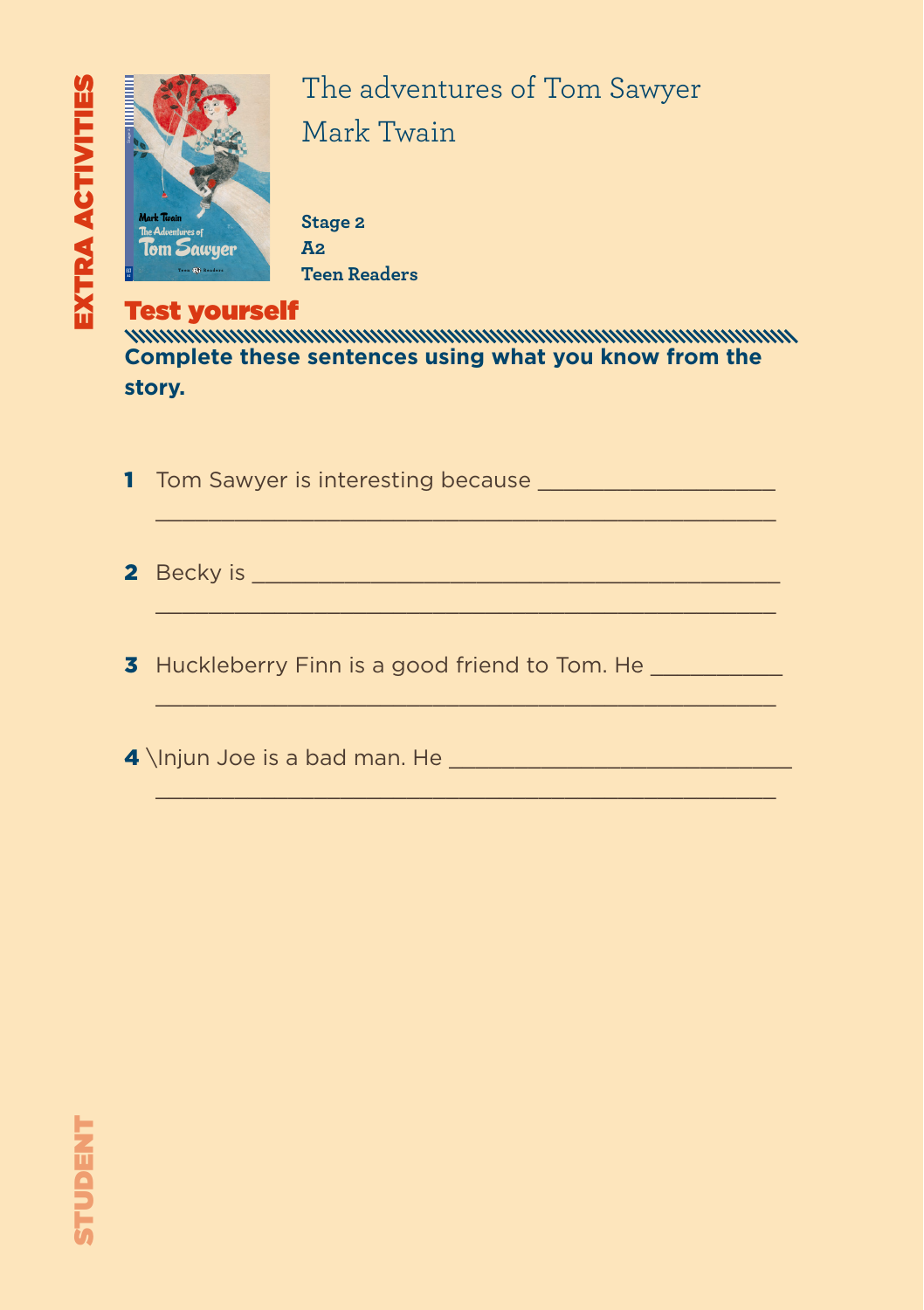

The adventures of Tom Sawyer Mark Twain *Meet Tom Sawyer, a boy with a good heart who's always in trouble with* 

Stage 2 **A2 Teen Readers**

### KEY (KET) - style Reading exercise

#### **Read these sentences. Choose the best word ( A, B or C) for each space..**

| 1 ' is Becky Thatcher?' Tom thought.     |                                                  |                                                                   |  |  |  |
|------------------------------------------|--------------------------------------------------|-------------------------------------------------------------------|--|--|--|
|                                          | <b>A</b> When <b>B</b> Where <b>B</b>            | <b>C</b> Who                                                      |  |  |  |
| 2 After school, Tom  past Becky's house. |                                                  |                                                                   |  |  |  |
|                                          | <b>A</b> swam <b>B</b> jumped <b>C</b> walked    |                                                                   |  |  |  |
|                                          |                                                  | <b>3</b> 'Nobody loves me,' Tom said to himself, 'I'm  run away.' |  |  |  |
|                                          | A going to B not to                              | <b>C</b> trying to                                                |  |  |  |
|                                          | 4 'Tell us your plan and  we can go home.'       |                                                                   |  |  |  |
|                                          | A now <b>B</b> before <b>C</b> then              |                                                                   |  |  |  |
|                                          |                                                  | 5 It was the day of the funeral. Everyone in the town was         |  |  |  |
|                                          | <b>A</b> angry <b>B</b> miserable <b>C</b> tired |                                                                   |  |  |  |
|                                          |                                                  | 6 'Thomas Sawyer, where were you  on the night of                 |  |  |  |
| the murder?'                             |                                                  |                                                                   |  |  |  |
|                                          | A hiding B fishing                               | <b>C</b> sleeping                                                 |  |  |  |